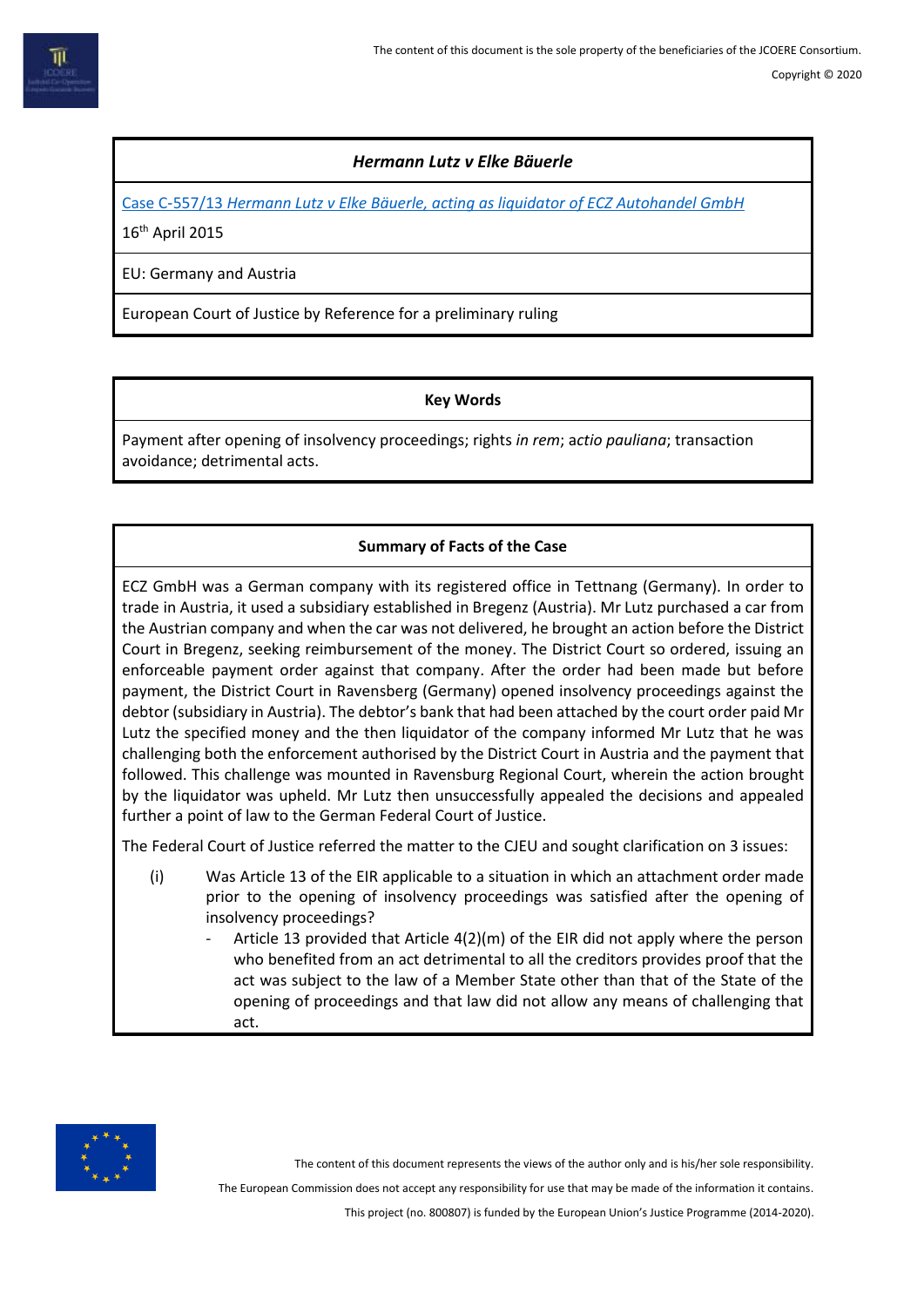



- Article  $4(2)(m)$  provided that the law of the State in which proceedings were opened determined the rules relating to the voiding or unenforceability of legal acts detrimental to all the creditors.
- (ii) If Article 13 of the EIR was applicable, did the defence under it also apply to limitation periods or other time-bars relating to actions to set aside transactions under the law which governs the dispute concerning the contested legal transaction (*lex causae*)?
- (iii) If the reply to that question was also in the affirmative, were the relevant procedural requirements for asserting a claim for the purpose of Article 13 of the EIR also to be determined according to the *lex causae* or by the *lex fori concursus*?

Although it was not specifically posed as one of the three questions by the German Court to the CJEU, the issue of rights *in rem* did arise as it was one of the premises upon which the primary questions were based.

### **Cooperation and / or Coordination Issue**

Rights *in rem* – which law takes precedence in matters concerning the avoidance of transactions; the law of the Member State in which the insolvency proceedings were opened or the law in which the transaction took place? From a coordination perspective, this is important as there may be situations in which similar transactions are treated differently within the same insolvency proceeding based on the relevant domestic rules. In *Hermann Lutz*, there was a substantial difference between the law in Germany and Austria vis-á-vis the limitation period for bringing an action to set a transaction aside; the former was three years and the latter was one.

#### **Resolution**

On the issue of rights *in rem*, the CJEU found that the right arising from the attachment of the bank accounts could constitute a right *in rem* provided that right was exclusive in relation to the other creditors of the debtor company under national law (Austria). This is because Article 5(2)(b) of the EIR stated "the exclusive right to have a claim met" when outlining some the particular rights referred to in Article 5(1). This, in conjunction with Recital 25 of the EIR – "[t]he basis, validity and extent of a right *in rem* should normally be determined according to the *lex situs"*, in other words, the law of the place in which the property is located, led the CJEU to come to the aforementioned conclusion. On the issue of whether the right *in rem* is automatically invalidated as a result of the opening of insolvency proceedings against the debtor, Article 5(4) of the EIR excluded the application of Article 5(1) only in the case of an 'action' for voidness, voidability or unenforceability as referred to in Article 4(2)(m). With that said, per the Advocate General's opinion, 'actions' in that article should not be read as limited solely to 'court actions'. Instead, it should be in conjunction with Article 4(2)(m), which refers to 'rules'. Thus, the competent *lex fori concursus* (law of the State of the opening of proceedings) was relevant in determining the rules relating to voidness, voidability or unenforceability (Article 4(2)(m)). So, while Article 4(2)(m) of the EIR provides that the *lex fori concursus* determines the rules relating to the voidability of legal acts detrimental to all the creditors, Article 13 allows an exception to that rule, since it rules out the application of Article 4(2)(m) and applies the law governing the act challenged by the liquidator ('the *lex causae*'), when certain conditions are satisfied. In summary, the CJEU determined that the question for the German Federal Court of Justice was whether the application of Paragraph 88 of the InsO (the automatic invalidity of the attachment of the bank accounts) is not excluded because of the application of Austrian law under Article 13 of the EIR.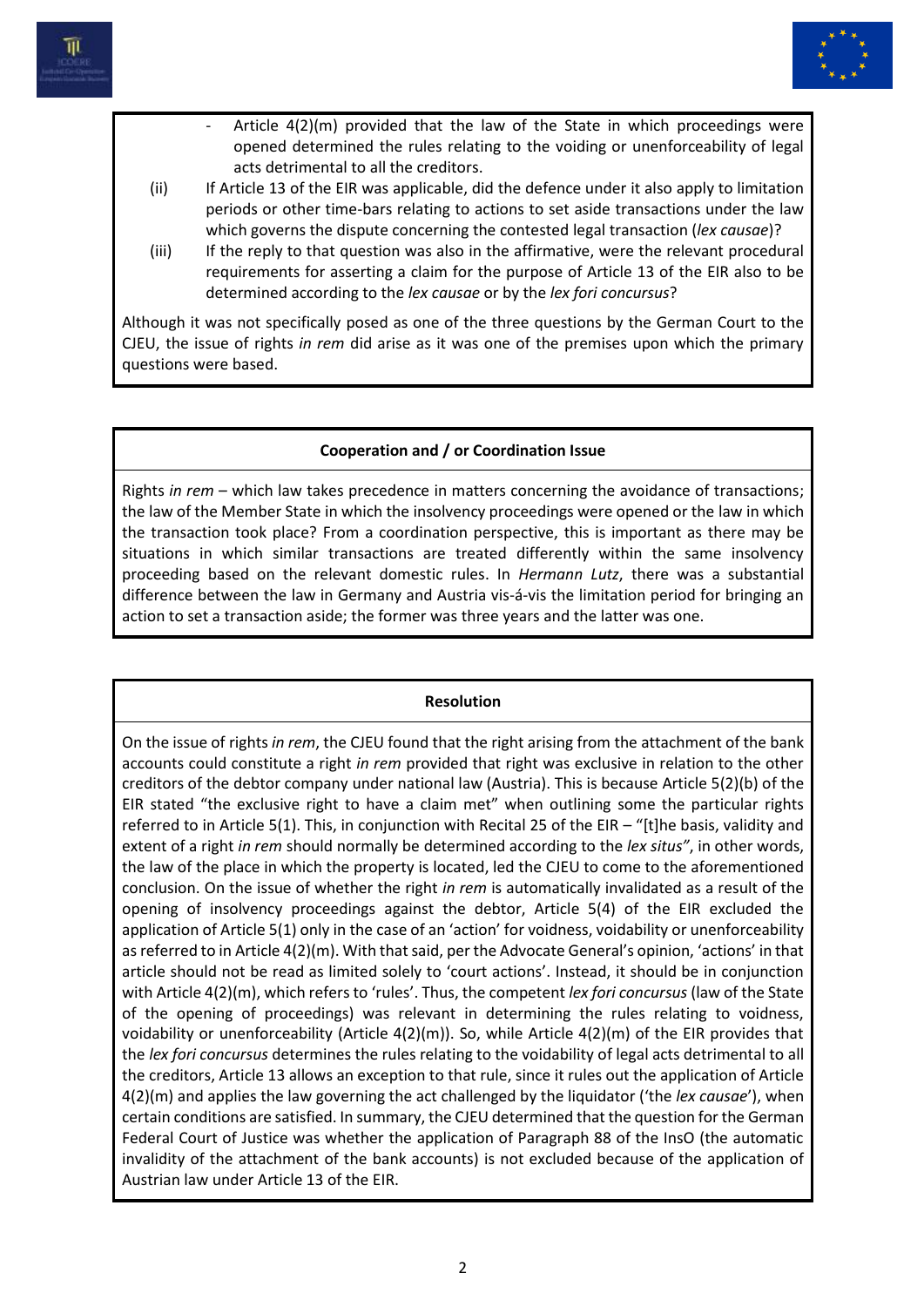



With regard to the three questions posed by the Federal Court of Justice, the CJEU came to the following conclusions:

- (i) Article 13 of the EIR applies to a situation in which a payment, which was challenged by an insolvency administrator, was attached before the opening of the insolvency proceedings was made after the opening of those proceedings.
- (ii) The defence established in Article 13 of the EIR also applies to limitation periods or other time-bars relating to actions to set aside transactions under the law governing the act challenged by the liquidator.
- (iii) For the purposes of the application of Article 13, the relevant procedural requirements for the exercise of an action to set a transaction aside are to be determined according to the law governing the act that is challenged by the liquidator.

### **Applicability to Preventive Restructuring**

Given that one of the primary issues related to whether the opening of insolvency proceedings voided an attachment of bank accounts, *Hermann Lutz* is applicable in the context of preventive restructuring. Furthermore, an inability to supply a product that has been purchased by a consumer would not be unusual for a business in or near to entering insolvency.

Actions in relation to the avoidance of transactions entered into prior to insolvency may not be as prevalent in preventive restructuring procedures given the nature of those proceedings occurring notionally *prior to functional insolvency.* However, if a restructuring framework is included in Annex A it will equally benefit from the potential exceptions under what is now Article 16 of the EIR Recast in relation to detrimental acts, giving scope for disputes that might fall within the definition.

Further, where there is an *actio pauliana* in relation to a transaction connected to a restructuring, but not directly a part of a procedure falling within the scope of Annex A of the EIR Recast, this and other cases such as *Trachte, Feniks,* and *BNP Paribas* seem to indicate that courts will find such actions as falling outside of the insolvency procedure and being covered instead by the Brussels Regulation or other Conventions or Regulations where relevant, potentially splintering a process among multiple courts.

# **Applicability of Existing Rules and Guidelines**

# *The EIR Recast*

First and foremost, as the EIR was interpreted to mean that a bank account to which there was an attachment could be subject to a right *in rem*, so too would the EIR Recast. The wording is virtually the same in both articles. The wording of Article 13 of the EIR, which Mr Lutz relied upon in this case, did not change either when the EIR was recast (it is now Article 16). The same is true for Article  $4(2)(m)$  – now Article 7(2)(m) – in that there have been no changes to the Article. Thus, were a similar case to arise in the future it would likely hinge on point (iii) of the CJEU judgment, as laid out above; in other words, the procedural requirements for the setting aside of a transaction under the EIR (Recast) are dictated by the law that governs the act that is being challenged (by the liquidator), which in cross-border matters is may well not to be the state in which the primary proceedings have been opened, as was the case in *Hermann Lutz*.